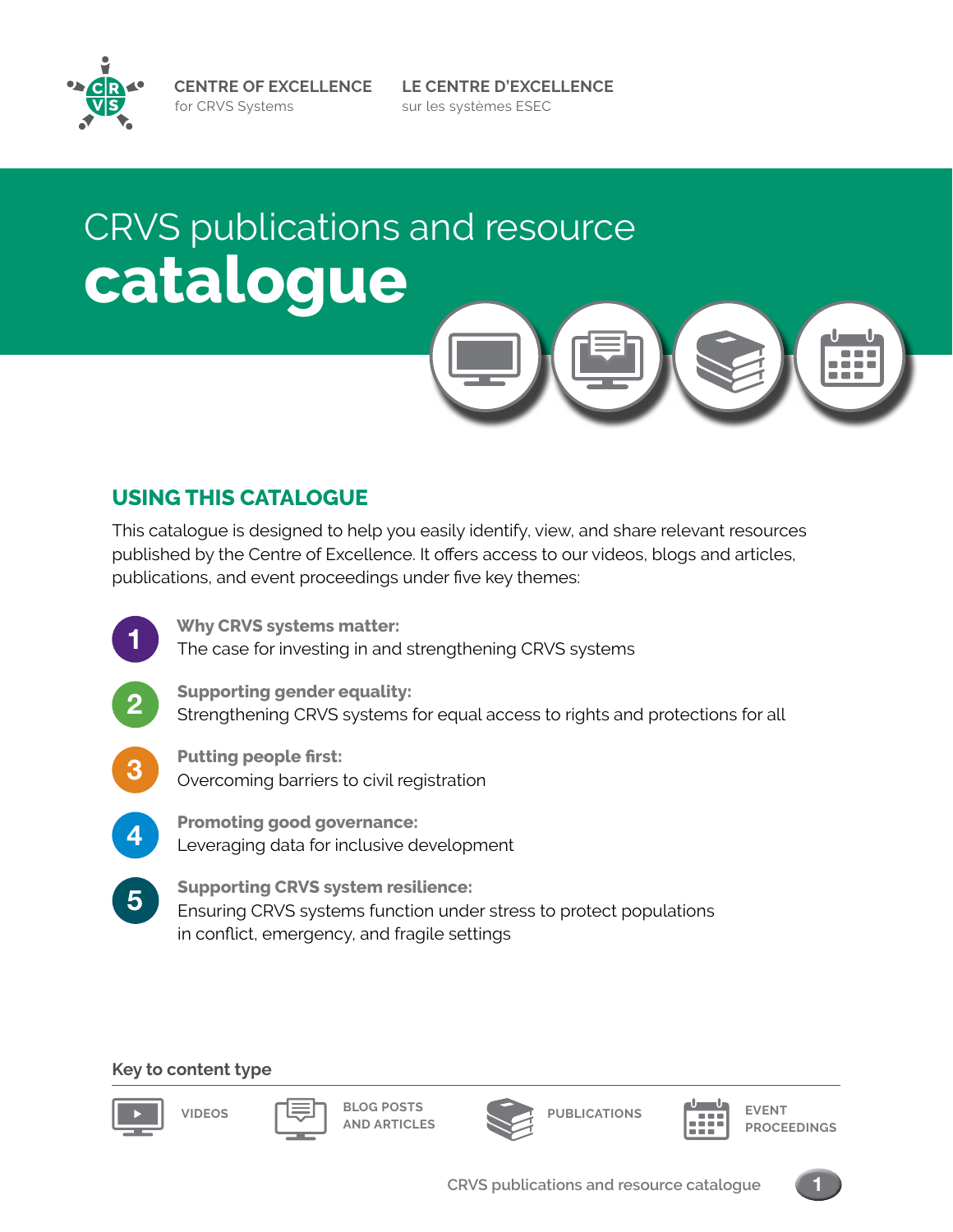### **Why CRVS systems matter:**<br>The case for investing in and<br>trengthening CDVS systems The case for investing in and strengthening CRVS systems

| <b>Title</b>                                                                                            | Content<br>type | Approximate<br>read/watch<br>time | <b>Partner</b>      |
|---------------------------------------------------------------------------------------------------------|-----------------|-----------------------------------|---------------------|
| What if you didn't have a birth certificate?                                                            |                 | 1-2 minutes                       |                     |
| Legal identity for all: Why it's essential and<br>how to achieve it                                     |                 | 2-3 minutes                       |                     |
| CRVS systems protect human rights and<br>empower the vulnerable                                         |                 | 3-4 minutes                       |                     |
| <b>Expert talks: Understanding civil registration</b><br>and vital statistics systems                   |                 | 1-6 minutes<br>per video          |                     |
| Better data for a better world                                                                          |                 | $1-2$ minutes                     | Data <sub>2</sub> X |
| <b>Boundless potential</b>                                                                              |                 | 1-2 minutes                       | Data <sub>2</sub> X |
| How civil registration can protect and<br>empower women and girls                                       |                 | 3.5 minutes                       |                     |
| Four ways CRVS systems can support the UN<br><b>Sustainable Development Goals</b>                       |                 | 4 minutes                         |                     |
| Why CRVS systems are essential to achieving<br>the Sustainable Development Goals                        |                 | 4 minutes                         |                     |
| Closing the evidence gap in the economic and<br>social benefits of CRVS Systems: A systematic<br>review |                 | 45 minutes                        |                     |

#### **Key to content type**



**VIDEOS BLOG POSTS AND ARTICLES**





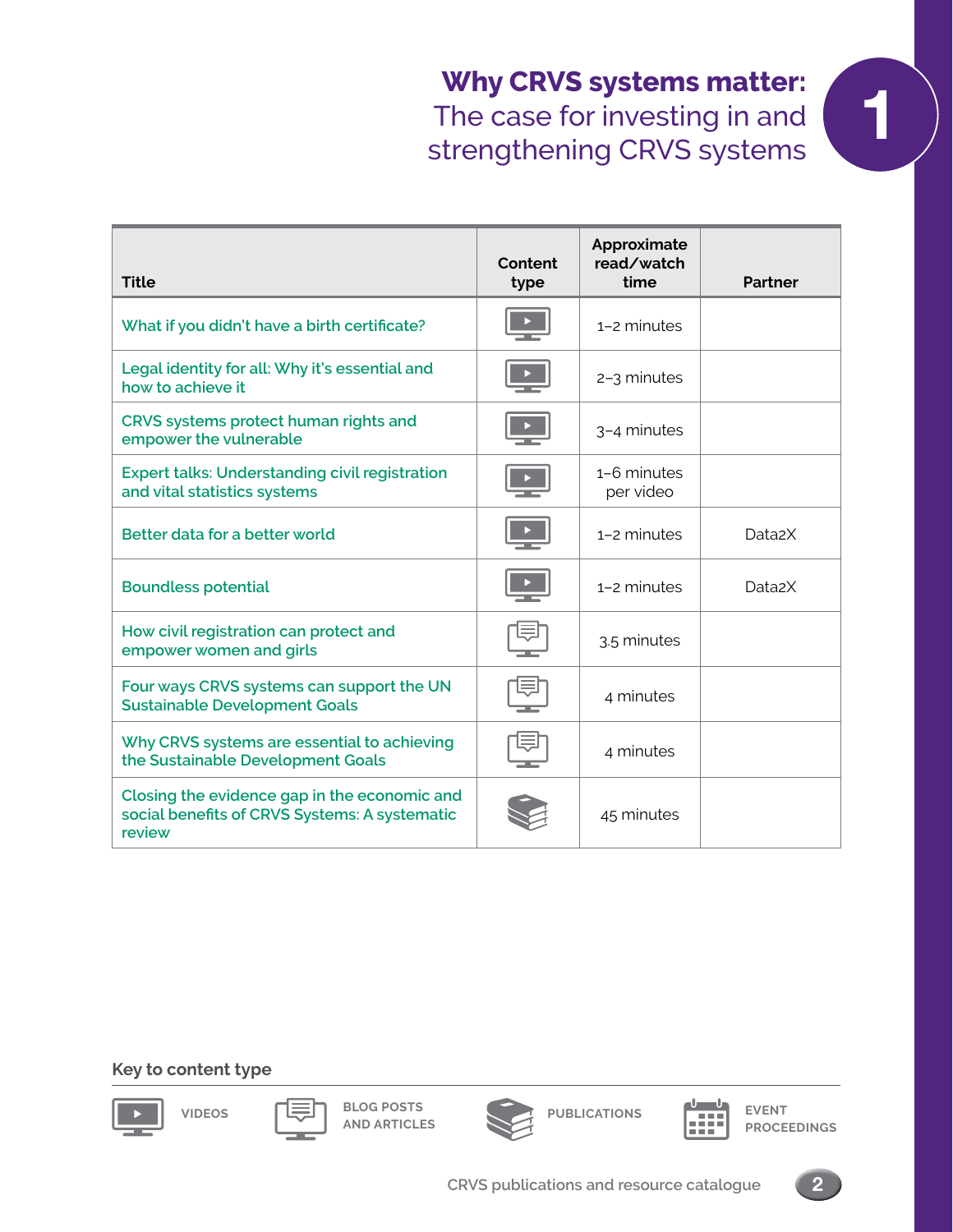### **Why CRVS systems matter 1**

| <b>Title</b>                                                                                                                                                                                                                                                                                                                                                                        |                                                                                                                                                                                                                                                                                                                                          | Content<br>type               | Approximate<br>read/watch<br>time     | <b>Partner</b>                           |
|-------------------------------------------------------------------------------------------------------------------------------------------------------------------------------------------------------------------------------------------------------------------------------------------------------------------------------------------------------------------------------------|------------------------------------------------------------------------------------------------------------------------------------------------------------------------------------------------------------------------------------------------------------------------------------------------------------------------------------------|-------------------------------|---------------------------------------|------------------------------------------|
| Country profiles<br>· Afghanistan<br>· Angola<br>· Argentina<br>· Armenia<br>· Botswana<br>• Burkina Faso<br>· Burundi<br>· Cambodia<br>• Cameroon<br>· Chad<br>• Chile<br>· Cote d'Ivoire<br>• Democratic<br>Republic of the<br>Congo<br>• Ecuador<br>· Eswatini<br>· Ethiopia<br>· Ghana<br>· Guatemala<br>· Guinea Bissau<br>· Guinea<br>• Kenya<br>· Kyrgyzstan<br>$\cdot$ Laos | · Lesotho<br>· Liberia<br>· Madagascar<br>· Mali<br>• Mauritania<br>• Malawi<br>· Mozambique<br>· Namibia<br>· Nepal<br>· Niger<br>· Nigeria<br>· Pakistan<br>• Peru<br>· Rwanda<br>· Senegal<br>· Sierra Leone<br>· South Africa<br>· South Korea<br>· Tanzania<br>· Tunisia<br>• The Netherlands<br>· Uganda<br>· Zambia<br>· Zimbabwe |                               | 30 minutes -<br>1 hour per<br>profile | UNECA,<br>OAS,<br>UNESCAP,<br><b>GFF</b> |
| Communication for development training<br>· Social and behavior change for effective<br><b>Civil Registration and Vital Statistics</b><br>· Factoring in social norms for results in Civil<br>· Communication for CRVS in conflict,<br>emergencies, and fragile settings                                                                                                            | <b>Registration and Vital Statistic programming</b>                                                                                                                                                                                                                                                                                      | $\frac{1}{1-\epsilon}$<br>:80 | 2 hours<br>per item                   | <b>UNSD</b>                              |
| Conference on innovations in CRVS systems<br>Read the report or Watch the recordings                                                                                                                                                                                                                                                                                                |                                                                                                                                                                                                                                                                                                                                          | -Մ Մ<br>æ<br>18 G             | 1-2 hours<br>per item                 | UNICEF, WHO                              |

#### **Key to content type**



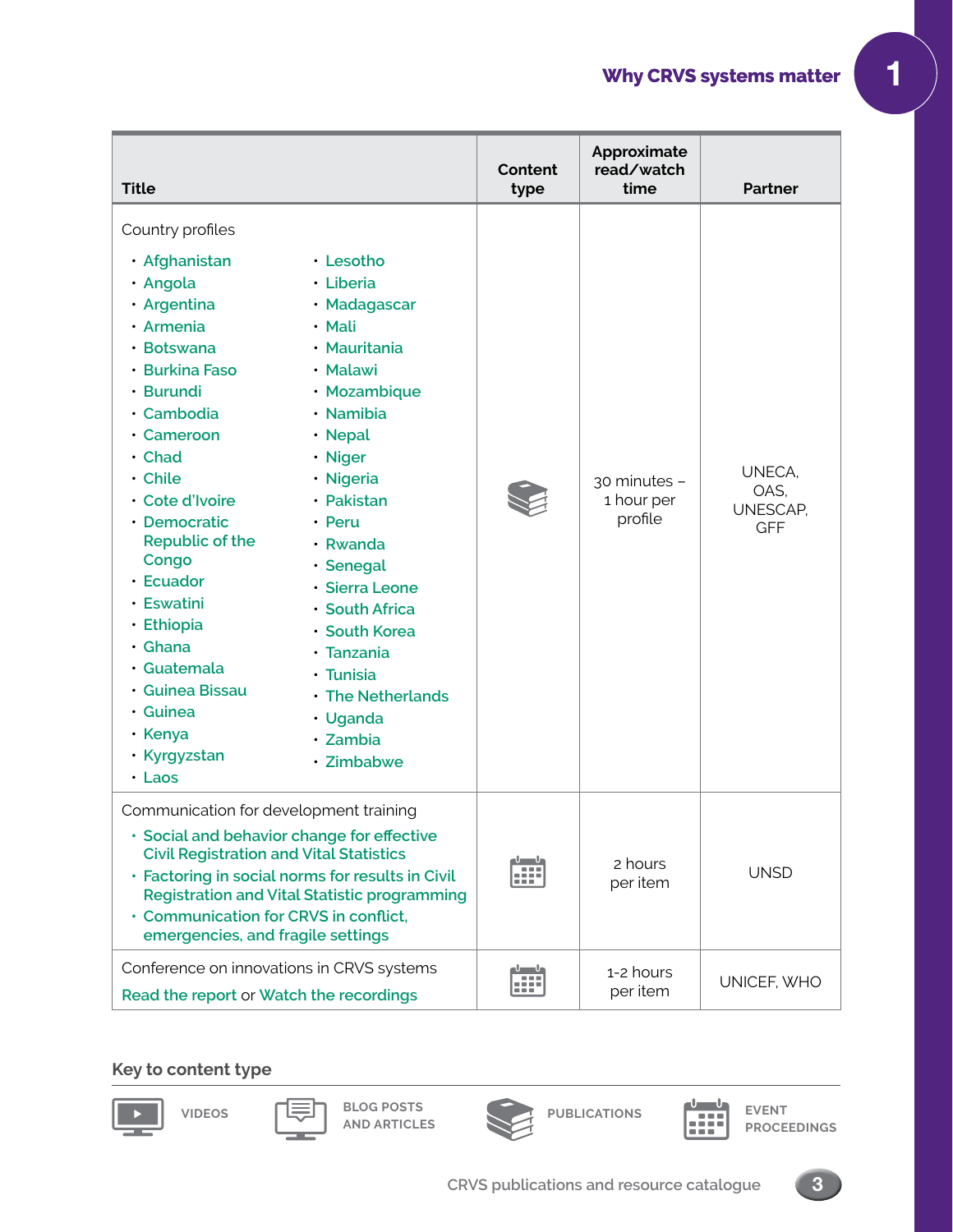## **Supporting gender equality:**<br>ening CRVS systems for equal<br>o rights and protections for all Strengthening CRVS systems for equal access to rights and protections for all

| <b>Title</b>                                                                                                                                                                                                                                                                                                                                                                                   | Content<br>type | Approximate<br>read/watch<br>time | <b>Partner</b>      |
|------------------------------------------------------------------------------------------------------------------------------------------------------------------------------------------------------------------------------------------------------------------------------------------------------------------------------------------------------------------------------------------------|-----------------|-----------------------------------|---------------------|
| Better data for a better world                                                                                                                                                                                                                                                                                                                                                                 |                 | 1-2 minutes                       | Data <sub>2</sub> X |
| <b>Boundless potential</b>                                                                                                                                                                                                                                                                                                                                                                     |                 | 1-2 minutes                       | Data <sub>2</sub> X |
| How civil registration can protect and empower<br>women and girls                                                                                                                                                                                                                                                                                                                              |                 | 3.5 minutes                       |                     |
| Birth registration is the basis for advancing gender<br>equality and children's rights                                                                                                                                                                                                                                                                                                         |                 | 4.5 minutes                       | Open Data<br>Watch  |
| How death registration supports the rights of<br>women and girls                                                                                                                                                                                                                                                                                                                               |                 | 5 minutes                         |                     |
| Marriage and divorce certificates: Tools for<br>women's empowerment                                                                                                                                                                                                                                                                                                                            |                 | 4.5 minutes                       | Open Data<br>Watch  |
| Q&A with Irina Dincu: Why CRVS systems are<br>critical for gender equality                                                                                                                                                                                                                                                                                                                     |                 | 7 minutes                         | <b>Devex</b>        |
| The case for data: How CRVS systems can help<br>improve gender equality                                                                                                                                                                                                                                                                                                                        |                 | 8 minutes                         | Devex               |
| When there are no records of women and girls: the<br>ripple effect                                                                                                                                                                                                                                                                                                                             |                 | 5 minutes                         |                     |
| Why CRVS systems matter for women and girls<br>. Making the Invisible Visible: How Strong CRVS<br><b>Systems Can Empower Women and Girls</b><br>• Leaving No One Behind: CRVS, Gender, and the<br><b>SDGs</b><br>. Harnessing CRVS Systems for the Gender<br><b>Related SDGs: Opportunities and Challenges</b><br>• The Costs and Benefits of CRVS as a Tool for<br><b>Women's Empowerment</b> |                 | $1 - 2$ hours<br>per brief        | Open Data<br>Watch  |

#### **Key to content type**

**VIDEOS BLOG POSTS AND ARTICLES**





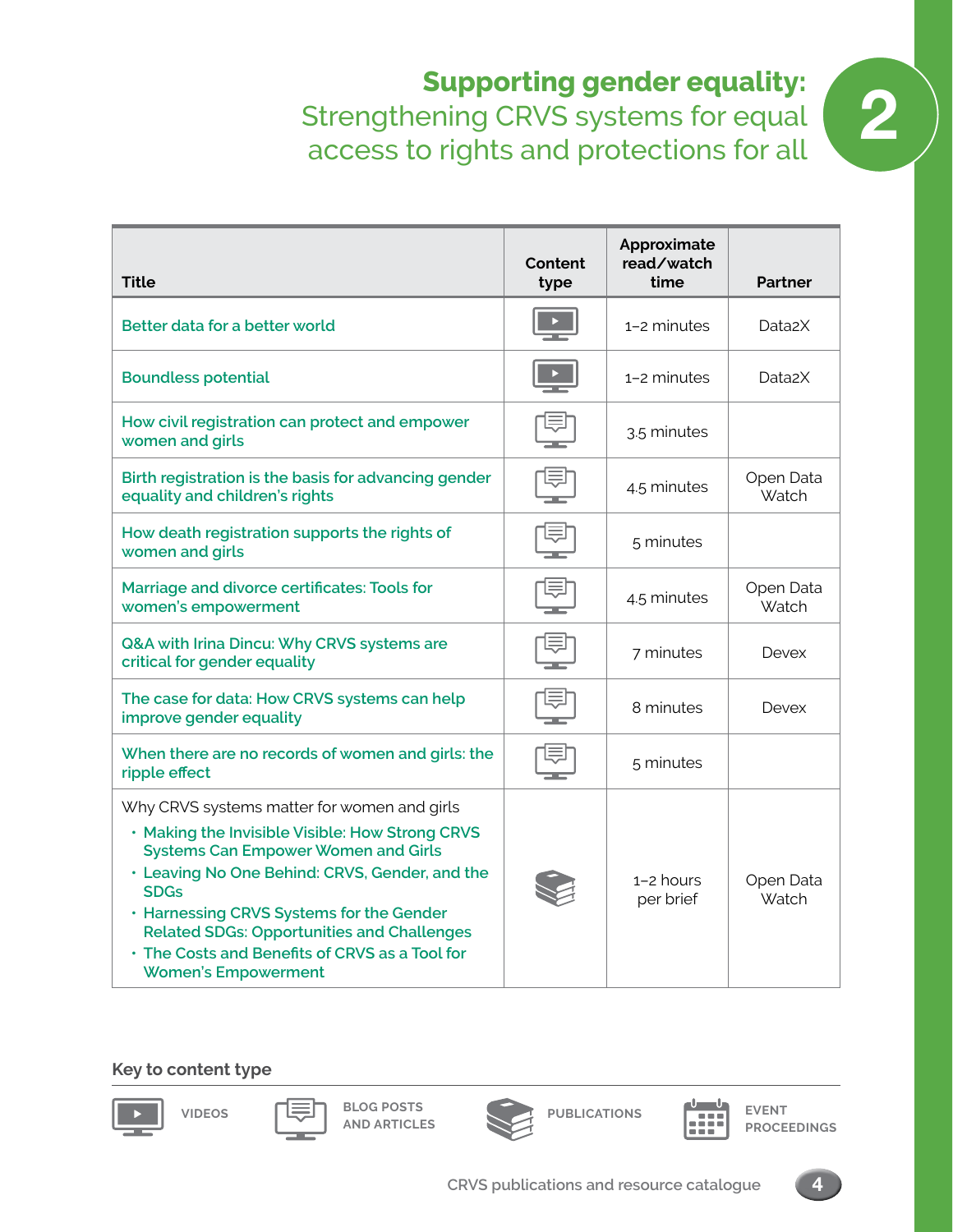## **Supporting gender equality** 2

| <b>Title</b>                                                                                                                                                                                                                                                                                                                                                                                                                                                                                                                                                                      | Content<br>type                                                        | Approximate<br>read/watch<br>time   | Partner                             |
|-----------------------------------------------------------------------------------------------------------------------------------------------------------------------------------------------------------------------------------------------------------------------------------------------------------------------------------------------------------------------------------------------------------------------------------------------------------------------------------------------------------------------------------------------------------------------------------|------------------------------------------------------------------------|-------------------------------------|-------------------------------------|
| <b>Strengthening CRVS Systems, Overcoming</b><br><b>Barriers and Empowering Women and Children</b><br>. The Life-Course Approach to Civil Registration<br>and Vital Statistics: a Crucial Tool to Advance<br><b>Gender Equality</b><br>· Gender Equity in Guinea: How Perceptions,<br><b>Behaviors and Social Norms Affect the Civil</b><br><b>Registration of Women and Girls in West Africa</b><br>· Linking National ID and CRVS Systems: an<br><b>Imperative for Inclusive Development</b><br><b>· Empowering Women and Girls Through Civil</b><br><b>Registration System</b> |                                                                        | $1-2$ hours<br>per brief            | Open Data<br>Watch                  |
| Moving Beyond Making the Case: Actions Needed<br>to Support CRVS Systems for Women and Children<br>. Making CRVS Systems Work for Women and<br><b>Children: A Country Perspective</b><br>• From Cradle to Grave: Documenting the<br><b>Footprints of Vulnerable Women Through Life</b><br>• The Dangers of Gender Bias in CRVS and Cause<br>of Death Data: The Path to Health Inequality<br>. Learnings from the Knowledge Brief Series on<br><b>Gender and CRVS</b>                                                                                                              |                                                                        | $1 - 2$ hours<br>per brief          | Open Data<br>Watch                  |
| Civil registration and vital statistics (CRVS) systems<br>in the face of the COVID-19 pandemic : a literature<br>review                                                                                                                                                                                                                                                                                                                                                                                                                                                           |                                                                        | 45 minutes                          |                                     |
| ConVERGE: Connecting Vital Events Registration<br>and Gender Equality<br>Read the report or watch the recordings                                                                                                                                                                                                                                                                                                                                                                                                                                                                  |                                                                        | 30 minutes -<br>2 hours<br>per item | Open Data<br>Watch.<br><b>UNFPA</b> |
| Making the Invisible Visible: CRVS as a basis to<br>meeting the 2030 Gender Agenda<br>Read the report or watch the recordings                                                                                                                                                                                                                                                                                                                                                                                                                                                     | Մ Մ<br>$\qquad \qquad \blacksquare \equiv \blacksquare$<br><b>SSST</b> | 30 minutes -<br>2 hours<br>per item |                                     |
| Gender data and civil registration: The path<br>to equality                                                                                                                                                                                                                                                                                                                                                                                                                                                                                                                       | ահան<br>æ                                                              | 1-2 hours                           |                                     |
| Harnessing data for women's rights and<br>empowerment across the life course                                                                                                                                                                                                                                                                                                                                                                                                                                                                                                      | $\mathbf{u} = \mathbf{u}$<br>HH.                                       | 1-2 hours                           | <b>UNFPA</b>                        |

#### **Key to content type**

х.



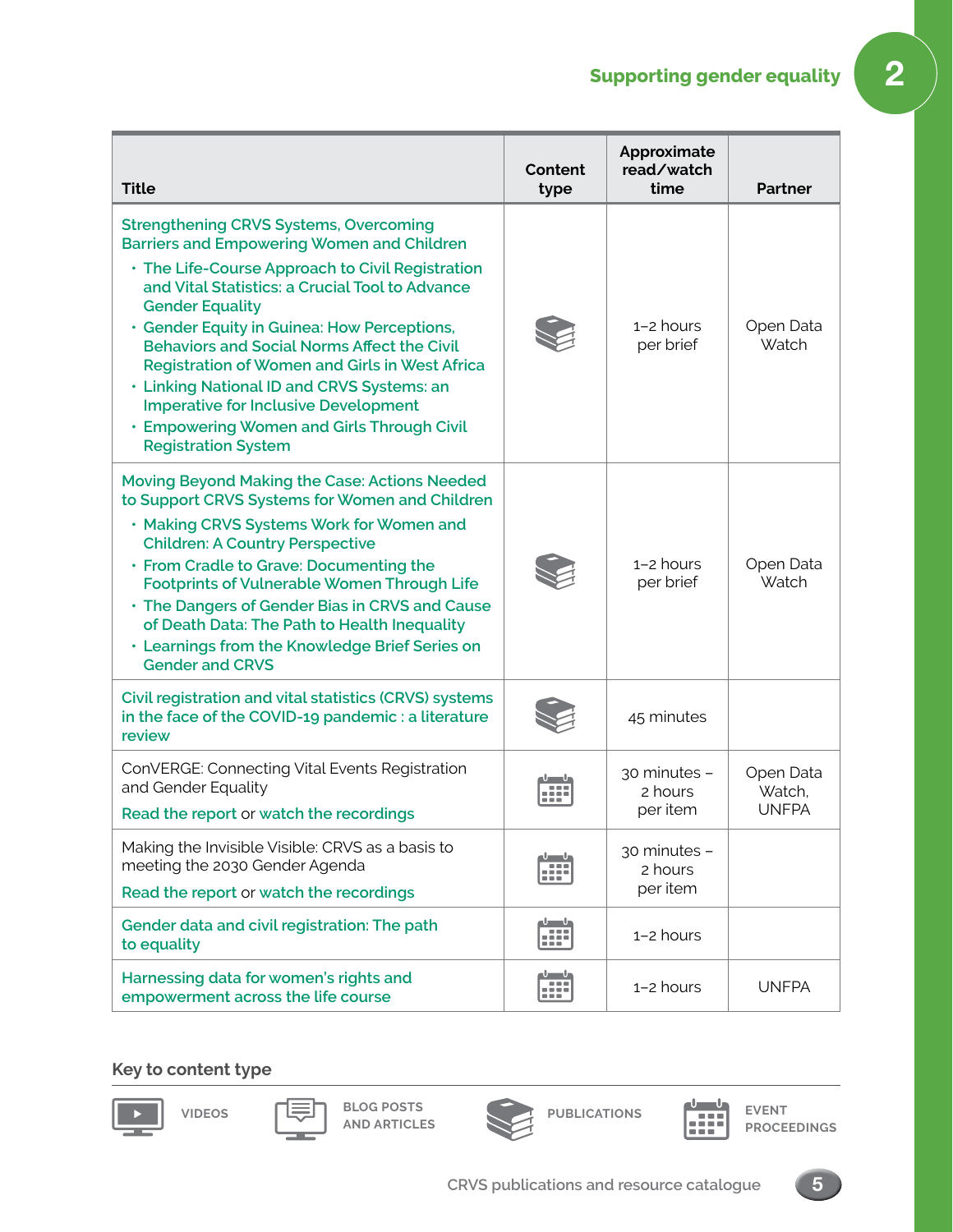# **Putting people first:**<br>Overcoming barriers to civil registration

| Title                                                                                                                                                                            | <b>Content</b><br>type | Approximate<br>read/watch<br>time | Partner |
|----------------------------------------------------------------------------------------------------------------------------------------------------------------------------------|------------------------|-----------------------------------|---------|
| Demand-side factors related to the<br>registration of births, marriages, and deaths:<br>A literature review                                                                      |                        | $1 - 2$ hours                     |         |
| Geographical and gender disparities in the<br>registration of births, marriages, and deaths<br>in the Nouna Health and Demographic<br>Surveillance System, Burkina Faso          |                        | $1 - 2$ hours                     |         |
| Constructing the foundations of legal identity<br>in post conflict situations: case studies of<br>Afghanistan, Georgia, Rwanda, South Africa<br>Read the synthesis or full paper |                        | 30 minutes -<br>2 hours           |         |

#### **Key to content type**











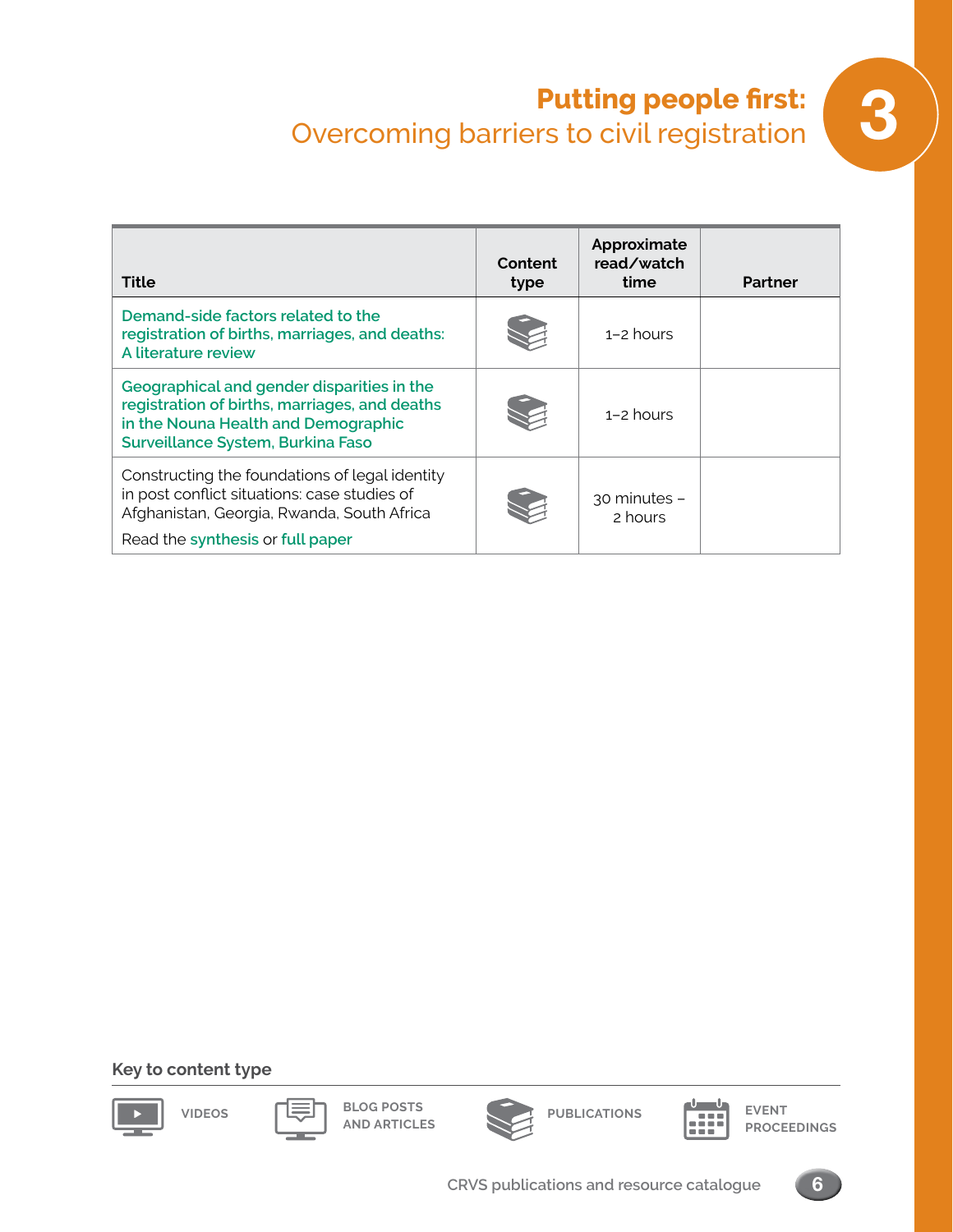# **Promoting good governance:**

| <b>Title</b>                                                                                                                                                                                                                                                                                                                                                        | Content<br>type | Approximate<br>read/watch<br>time                     | <b>Partner</b>                    |
|---------------------------------------------------------------------------------------------------------------------------------------------------------------------------------------------------------------------------------------------------------------------------------------------------------------------------------------------------------------------|-----------------|-------------------------------------------------------|-----------------------------------|
| Four ways CRVS systems can support the UN<br><b>Sustainable Development Goals</b>                                                                                                                                                                                                                                                                                   |                 | 4 minutes                                             |                                   |
| Why CRVS systems are essential to achieving<br>the Sustainable Development Goals                                                                                                                                                                                                                                                                                    |                 | 4 minutes                                             |                                   |
| Creating digitized, interoperable ID systems                                                                                                                                                                                                                                                                                                                        |                 | 3.5 minutes                                           |                                   |
| Legal identity for all: Why we need to link<br><b>CRVS and ID management systems</b>                                                                                                                                                                                                                                                                                |                 | 5.5 minutes                                           |                                   |
| Compendium of good practices in linking civil<br>registration and vital statistics (CRVS) and<br>identity management systems<br>Case studies of Armenia, Ecuador, Kyrgyzstan,<br>Namibia, The Netherlands, Peru                                                                                                                                                     |                 | 5 hours<br>(30 minutes -<br>1 hour per<br>case study) | <b>GPSDD</b>                      |
| The nexus between civil registration and social<br>protection systems: Five country practices<br>Argentina, Chile, Namibia, Tunisia, South Korea                                                                                                                                                                                                                    |                 | $1 - 2$ hours<br>per case<br>study                    |                                   |
| Inspirational stories of leadership in<br><b>CRVS Systems</b><br>· Fátima Baronet (Mozambique)<br>· Oliver Chinganya (UNECA)<br>· Emmy Hudson (Tanzania)<br>· Noël Luenda (Democratic Republic<br>of the Congo)<br>· Belly Lunanga (Democratic Republic<br>of the Congo)<br>· Janet Mucheru (Kenya)<br>· Josephine Mukesha (Rwanda)<br>· Tulimeke Munyika (Namibia) |                 | 5 minutes<br>per item                                 | UNECA.<br><b>Vital Strategies</b> |

#### **Key to content type**



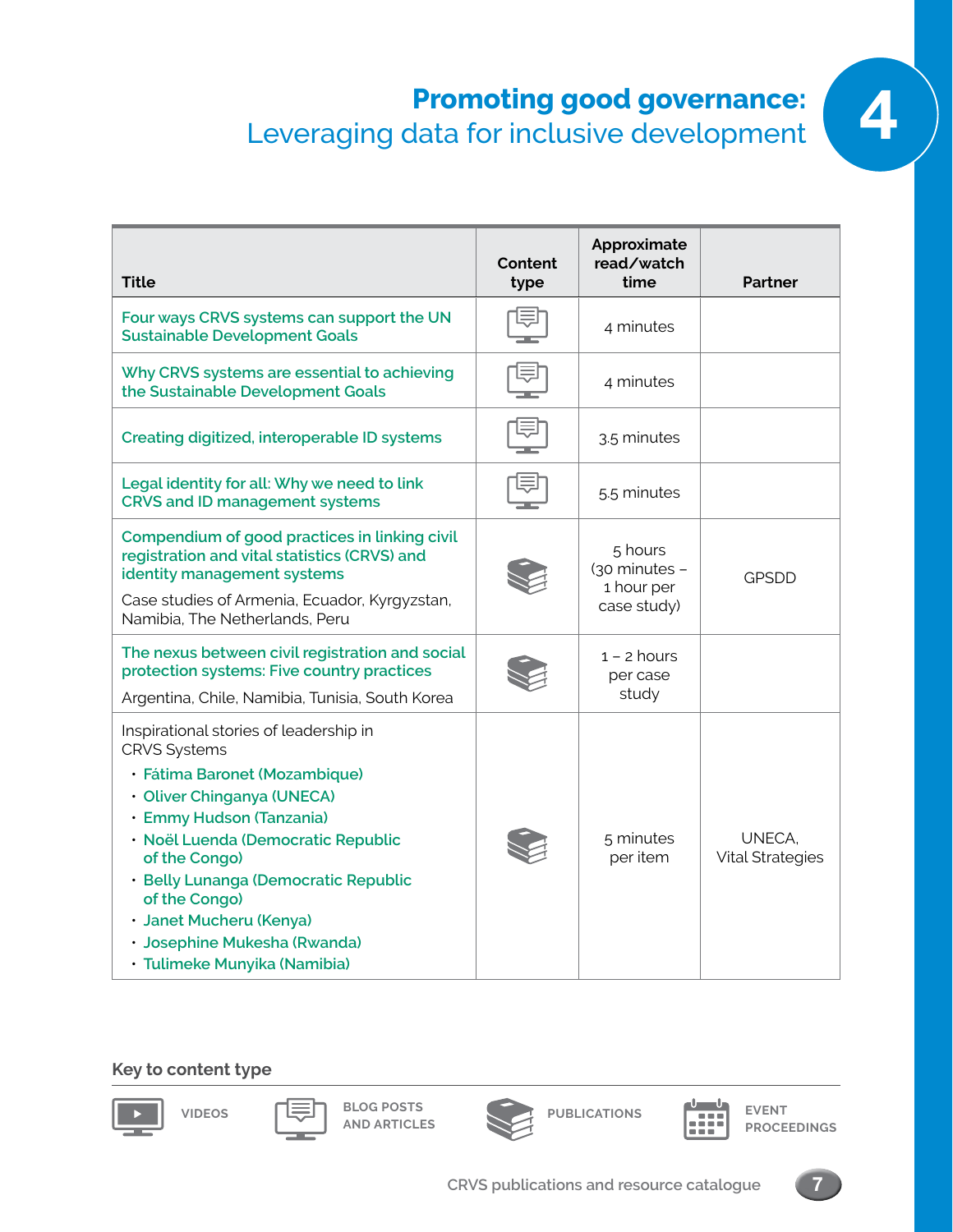| <b>Title</b>                                                                                                                                                                                                                                                                     | Content<br>type        | Approximate<br>read/watch<br>time | <b>Partner</b>                    |
|----------------------------------------------------------------------------------------------------------------------------------------------------------------------------------------------------------------------------------------------------------------------------------|------------------------|-----------------------------------|-----------------------------------|
| Conference on innovations in CRVS systems<br>Read the report or Watch the recordings                                                                                                                                                                                             | 0000<br>10 M H         | 1-2 hours<br>per item             | UNICEF, WHO                       |
| Constructing the foundations for legal identity                                                                                                                                                                                                                                  | <br>.                  | 2 hours                           | <b>GPSDD</b>                      |
| CRVS and identity management systems<br>webinars<br>• Capturing who we are: CRVS and ID to leave<br>no one behind<br>. Introduction to CRVS and identity<br>management systems<br>. The power of linking civil registration, vital<br>statistics and identity management systems |                        | $1 - 2$ hours<br>per video        | <b>GPSDD</b>                      |
| The nexus between civil registration and social<br>protection systems: Five country practices<br>webinars                                                                                                                                                                        | <b>COLOR</b>           | $1-2$ hours<br>per item           | <b>GPSDD</b>                      |
| <b>Leadership and Resource Mobilization</b><br>Workshop for African Registrars Generals and<br><b>Senior Managers of Civil Registration</b>                                                                                                                                      |                        | $1-2$ hours<br>per item           | <b>UNECA</b>                      |
| <b>CRVS Systems Improvement Framework</b><br>Launch                                                                                                                                                                                                                              | <b>DOC</b><br>.<br>--- | $1-2$ hours                       | UNECA,<br><b>Vital Strategies</b> |
| Interoperable CRVS Systems in Rwanda                                                                                                                                                                                                                                             |                        | $1-2$ hours                       | <b>UNFCA</b>                      |

#### **Key to content type**



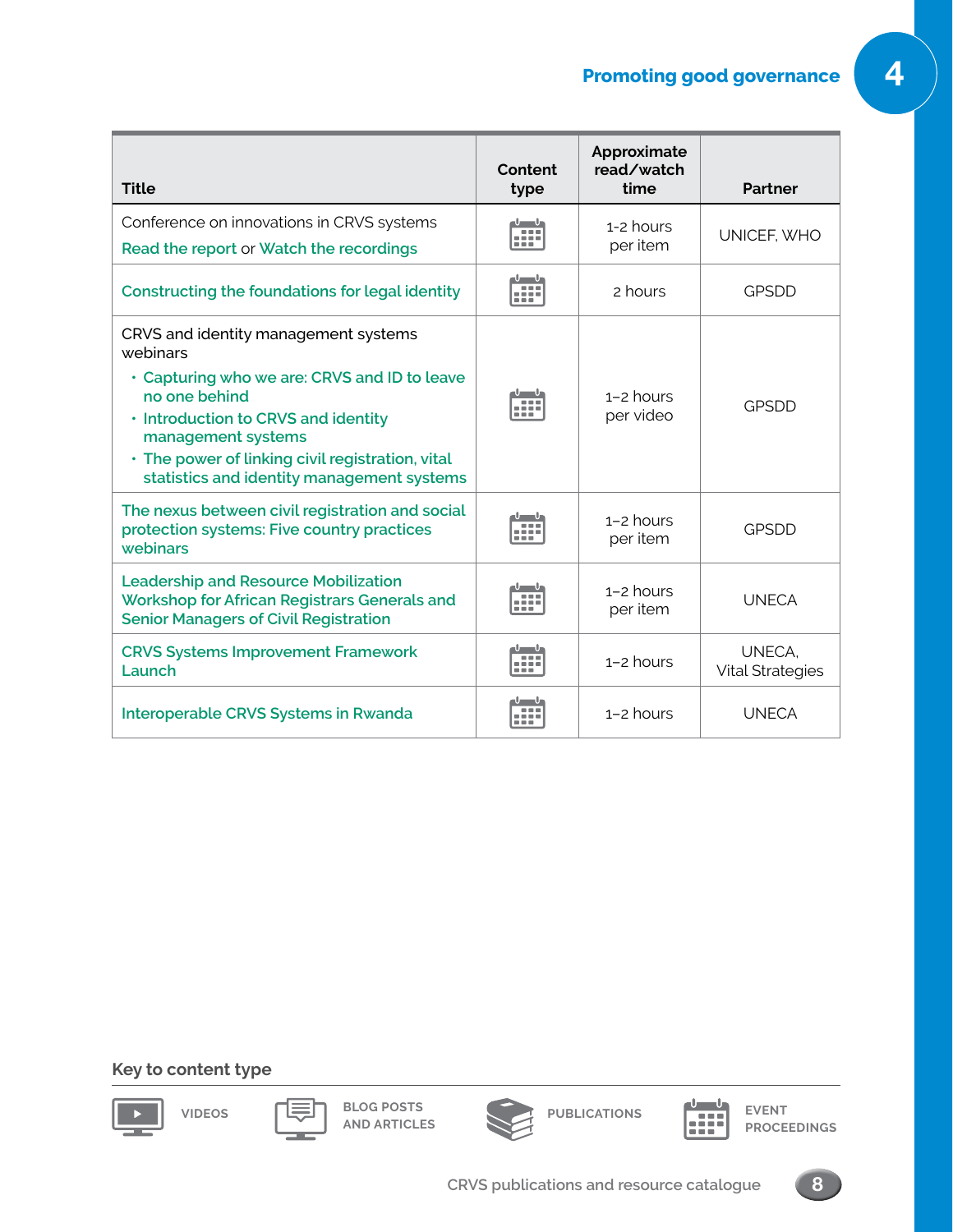5 **Supporting CRVS system resilience:**  Ensuring CRVS systems function under stress to protect populations in conflict, emergency, and fragile settings

| <b>Title</b>                                                                                                                                                                                                                                                                                                                                                                                                                                                                                                                                                                                                                                                                                                                                                                                                                                                                                                                                                                                                                                                                                                                                                                                                                                                                                                                                                                                                                                     | Content<br>type | Approximate<br>read/watch<br>time | Partner                   |
|--------------------------------------------------------------------------------------------------------------------------------------------------------------------------------------------------------------------------------------------------------------------------------------------------------------------------------------------------------------------------------------------------------------------------------------------------------------------------------------------------------------------------------------------------------------------------------------------------------------------------------------------------------------------------------------------------------------------------------------------------------------------------------------------------------------------------------------------------------------------------------------------------------------------------------------------------------------------------------------------------------------------------------------------------------------------------------------------------------------------------------------------------------------------------------------------------------------------------------------------------------------------------------------------------------------------------------------------------------------------------------------------------------------------------------------------------|-----------------|-----------------------------------|---------------------------|
| <b>Compendium of good practices: Harnessing</b><br><b>Civil Registration and Vital Statistics (CRVS) in</b><br>conflict, emergencies and fragile settings<br>• Overview: Harnessing Civil Registration and<br>Vital Statistics (CRVS) Systems in Conflict,<br><b>Emergencies and Fragile Settings</b><br>· Building resilient CRVS systems: Lessons<br>from the COVID-19 pandemic and other<br>emergencies<br>· Civil registration: Maintaining international<br>standards in emergencies<br>• Where There Is No CRVS: Counting and<br><b>Registering Deaths in Conflict, Emergencies,</b><br>and Fragile Settings<br>• Applying a "Systems Lens": CRVS and<br><b>Fragility in the Digital Age</b><br>• Alternative Information Sources on Deaths<br>in Brazil in the Context of the COVID-19<br>Pandemic<br>· The Burial of Unidentified People in Rio de<br>Janeiro: The Disappearance of People in the<br><b>State Bureaucracy</b><br>· Strategies for Dealing with the Challenges<br>of COVID-19 to Ecuador's Civil Registration<br><b>System</b><br>• COVID-19 and CRVS in New Zealand:<br>The Show Must Go On<br>• The Role of CRVS in Estimating COVID-19-<br>related Excess Deaths in South Korea<br>• Documenting Life and Death: Women's<br><b>Experiences During Conflict in Syria</b><br>and Iraq<br>. Mitigating the impact of Natural Hazards on<br><b>Civil Registration and Vital Statistics Systems:</b><br>The case of Vanuatu |                 | 15 to<br>45 minutes<br>per item   | Open Data<br><b>Watch</b> |

#### **Key to content type**





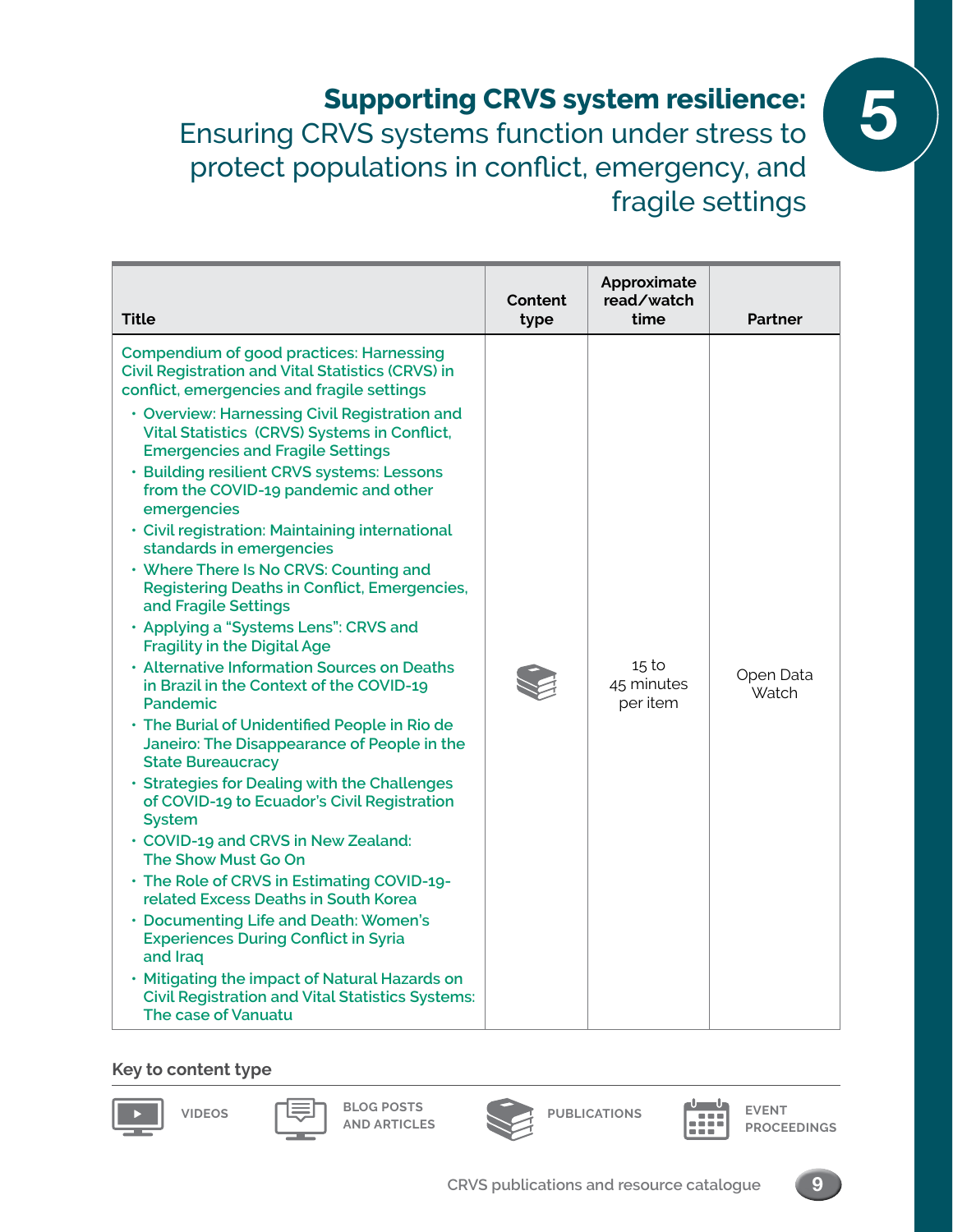## **Supporting CRVS system resilience** 5

| <b>Title</b>                                                                                                                                                                                                                                                                                                                                                                                                                                                                                                                                                                                                                                                                                                                                                                                                                                                                                                                                                                                                                                                                                                                                                                                                                                                                                                                                                                                 | Content<br>type | Approximate<br>read/watch<br>time  | <b>Partner</b> |
|----------------------------------------------------------------------------------------------------------------------------------------------------------------------------------------------------------------------------------------------------------------------------------------------------------------------------------------------------------------------------------------------------------------------------------------------------------------------------------------------------------------------------------------------------------------------------------------------------------------------------------------------------------------------------------------------------------------------------------------------------------------------------------------------------------------------------------------------------------------------------------------------------------------------------------------------------------------------------------------------------------------------------------------------------------------------------------------------------------------------------------------------------------------------------------------------------------------------------------------------------------------------------------------------------------------------------------------------------------------------------------------------|-----------------|------------------------------------|----------------|
| CRVS and COVID-19 in Africa briefs<br>· Synthesis Brief: The impact of the COVID-19<br>pandemic on Africa: How civil registration<br>and vital statistics systems supported an<br>emergency response<br>· Technical brief: Maintaining civil registration<br>resilience amid the COVID-19 crisis:<br>Tanzania's one-step birth and death<br>registration processes<br>· Technical Brief: Maintaining civil registration<br>resilience amid the COVID-19 crisis:<br>Mozambique's vital events notification<br>system<br>· Technical Brief: Building resilient civil<br>registration and vital statistics systems amid<br>COVID-19: Namibia as a good practice<br>· Technical Brief: Maintaining civil registration<br>amid the COVID-19 crisis: Uganda's mobile<br>notification system<br>· Technical brief: The role of systems<br>in capturing vital events data for civil<br>registration and health surveillance amid the<br>COVID-19 pandemic: iCivil - Burkina Faso's<br>civil registration system<br>· Synthesis brief: Recording every birth and<br>death during COVID-19: Digital solutions for<br>civil registration service delivery and health<br>surveillance in Africa<br>· Technical brief: The role of systems in<br>capturing vital data for civil registration, ID,<br>and health surveillance amid the COVID-19<br>pandemic: A good practice example from<br><b>Rwanda</b> |                 | 30 minutes -<br>1 hour per<br>item | <b>UNECA</b>   |
| <b>Civil registration and vital statistics (CRVS)</b><br>systems in the face of the COVID-19 pandemic:<br>a literature review                                                                                                                                                                                                                                                                                                                                                                                                                                                                                                                                                                                                                                                                                                                                                                                                                                                                                                                                                                                                                                                                                                                                                                                                                                                                |                 | 45 minutes                         |                |
| CRVS communication in emergency, conflict<br>affected and fragile settings                                                                                                                                                                                                                                                                                                                                                                                                                                                                                                                                                                                                                                                                                                                                                                                                                                                                                                                                                                                                                                                                                                                                                                                                                                                                                                                   |                 | 45 minutes                         |                |

#### **Key to content type**

т.



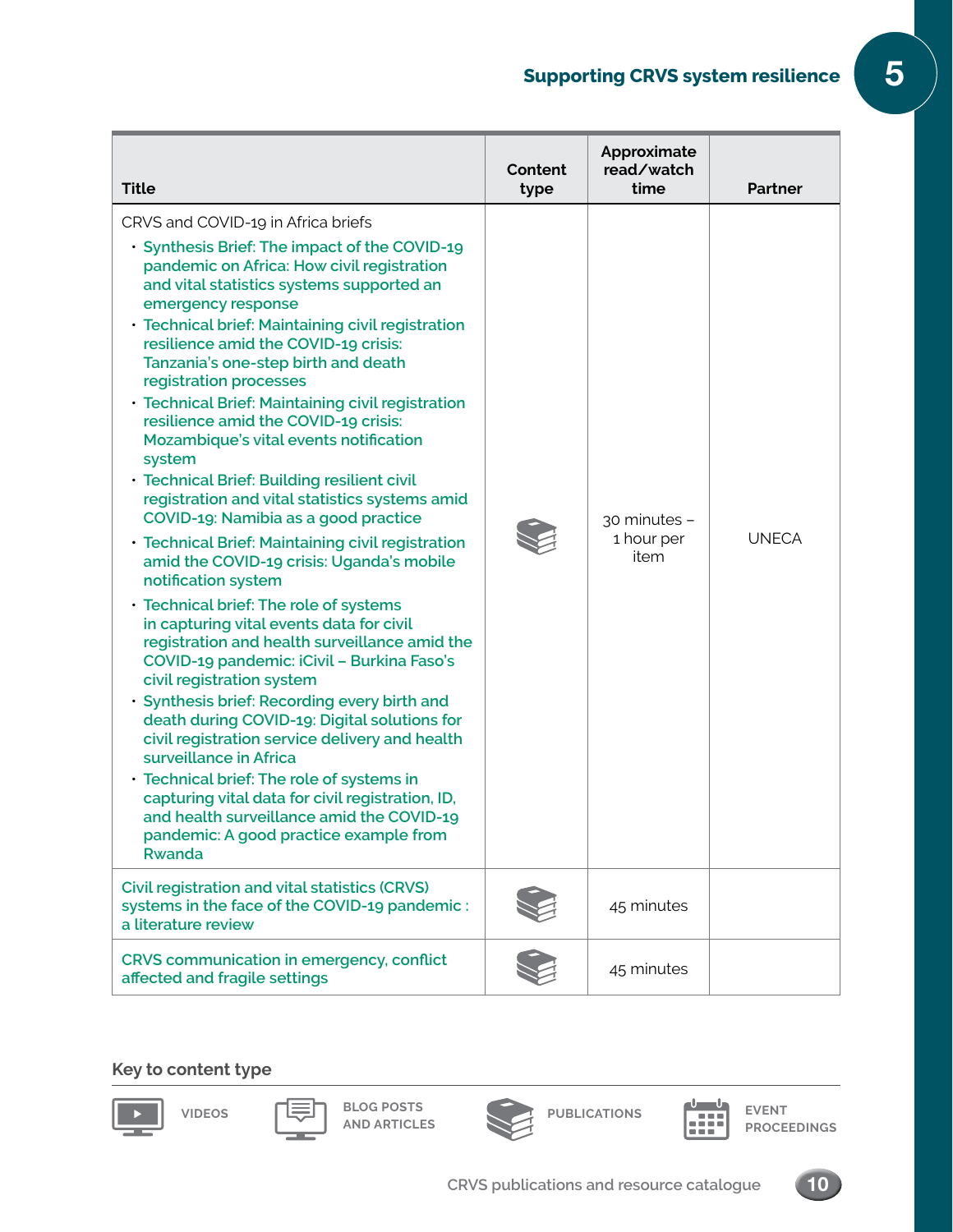## **Supporting CRVS system resilience** 5

| <b>Title</b>                                                                                                                                                                                                   | Content<br>type | Approximate<br>read/watch<br>time | Partner                         |
|----------------------------------------------------------------------------------------------------------------------------------------------------------------------------------------------------------------|-----------------|-----------------------------------|---------------------------------|
| <b>Harnessing CRVS Systems in Conflict,</b><br><b>Emergencies and Fragile Settings</b>                                                                                                                         |                 | 1-2 minutes                       | Open Data<br>Watch              |
| Counting on each other: How can we fight<br>the spread of COVID-19 when half of deaths<br>worldwide go unrecorded?                                                                                             |                 | 10 minutes                        | OECD                            |
| Refugees are more vulnerable without civil<br>registration and ID. How can we help?                                                                                                                            |                 | 4.5 minutes                       |                                 |
| Mitigating the impacts of COVID-19 on civil<br>registration and vital statistics (CRVS) systems in<br>Africa webinars<br>• Watch webinar on Tanzania<br>• Watch webinar on Ghana<br>• Watch webinar on Namibia |                 | $1-2$ hours<br>per item           | GPSDD.<br><b>UNECA</b>          |
| How links between civil registration and social<br>protection systems can help respond to<br>COVID-19<br>Watch the recording                                                                                   |                 | $1-2$ hours                       | GPSDD                           |
| Visualizing the Invisible: Registering deaths and<br>tracking mortality in the era of COVID-19<br>Watch the recording                                                                                          |                 | $1-2$ hours                       | Vital Strategies,<br><b>WHO</b> |
| Launch of Compendium of good practices:<br>Harnessing CRVS Systems in conflict,<br>emergencies, and fragile settings                                                                                           |                 | $1-2$ hours                       | Open Data<br>Watch              |

#### **Key to content type**

т.